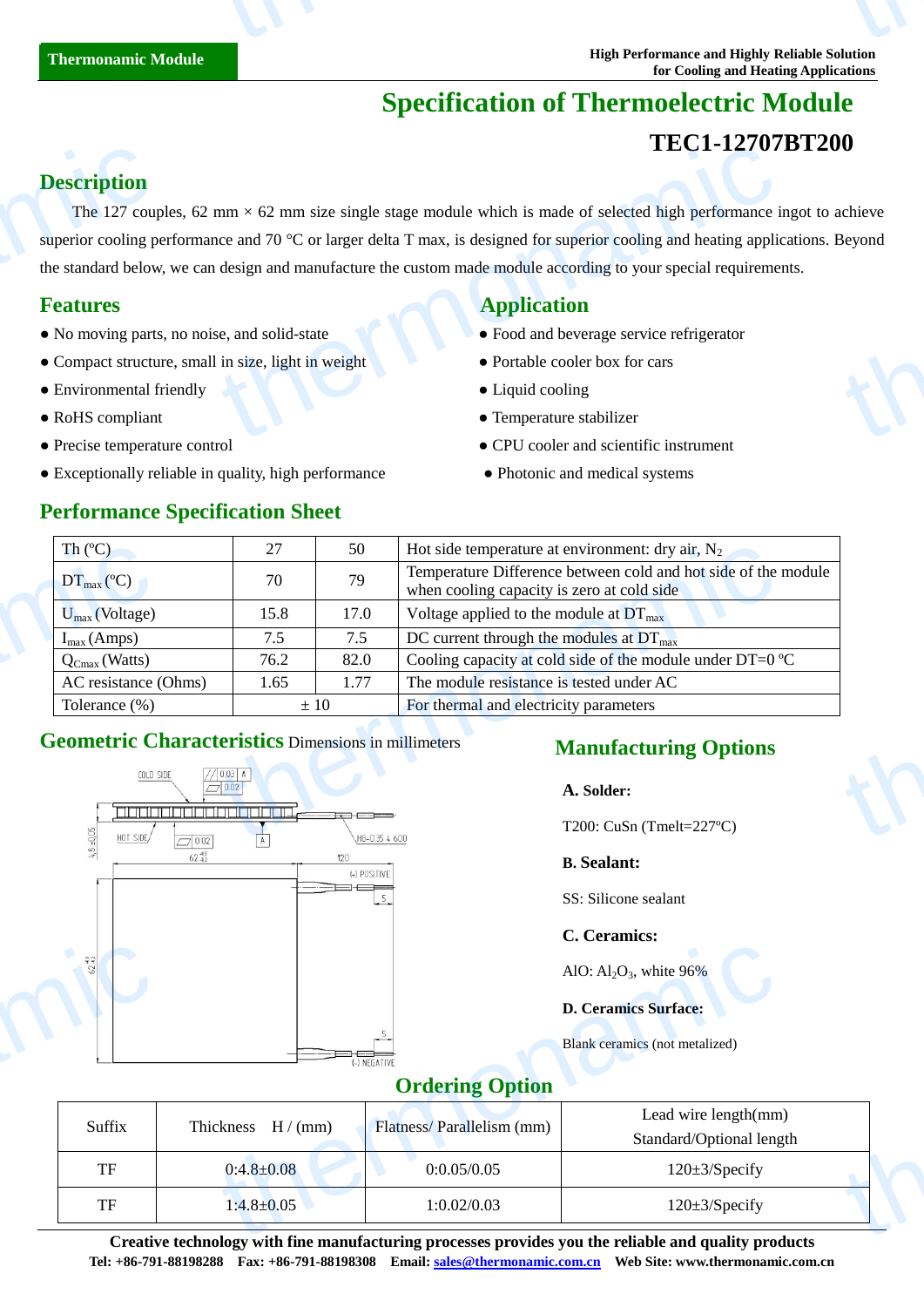# **Specification of Thermoelectric Module**

# **TEC1-12707BT200**

0 2 4 6 8 10 12 14 16

Voltage / V



 **Performance Curves at Th=27 <sup>°</sup>C Performance Curves at Th=50 <sup>°</sup>C** 

Standard Performance Graph Qc= f(V)

**Creative technology with fine manufacturing processes provides you the reliable and quality products Tel: +86-791-88198288 Fax: +86-791-88198308 Email: sales@thermonamic.com.cn Web Site: www.thermonamic.com.cn**